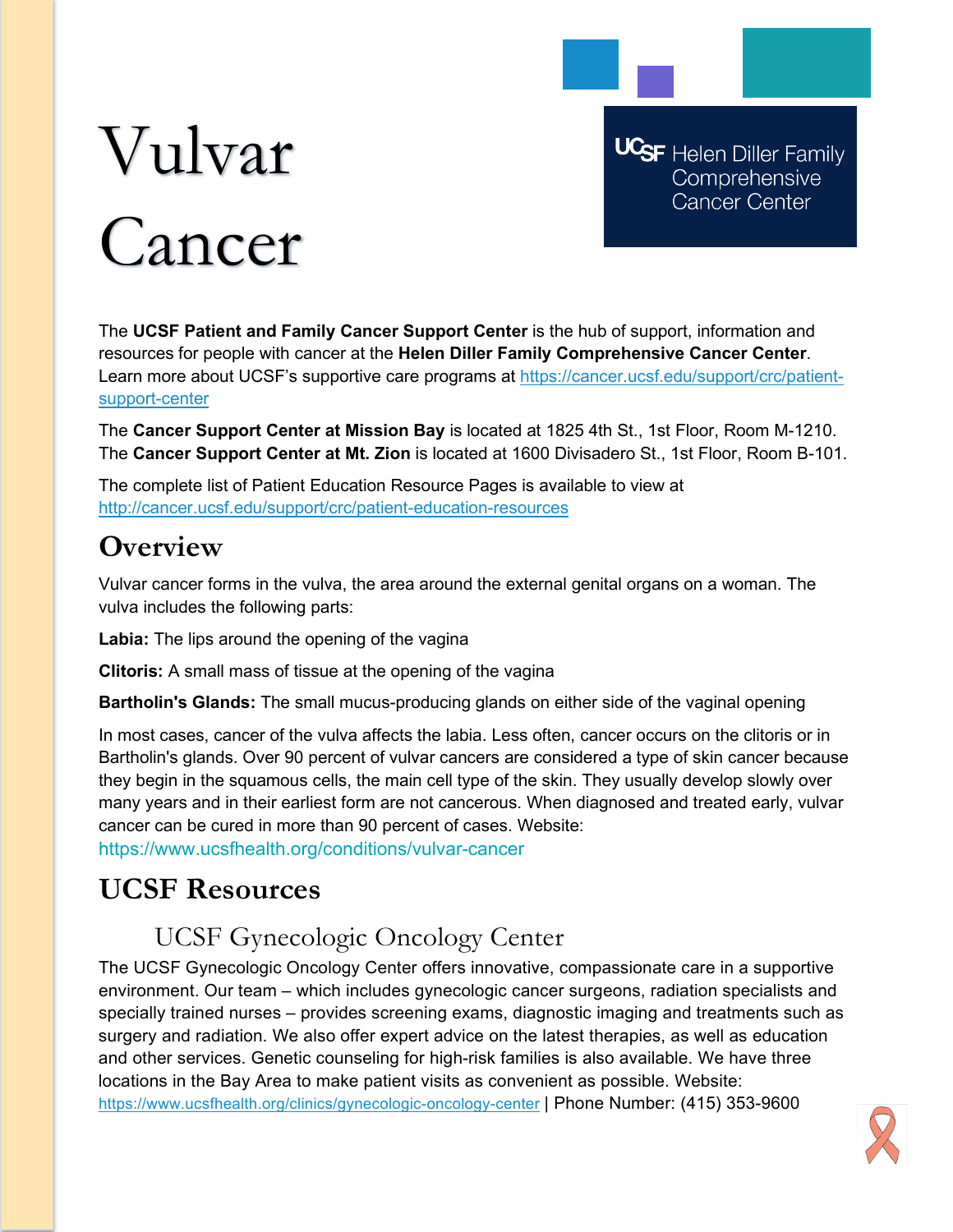## **Publications**

American Cancer Society: "Sex and the Woman with Cancer" Website: [http://www.cancer.org/treatment/treatments-and-side-effects/physical-side](http://www.cancer.org/treatment/treatments-and-side-effects/physical-side-effects/fertility-and-sexual-side-effects/sexuality-for-women-with-cancer.html)[effects/fertility-and-sexual-side-effects/sexuality-for-women-with-cancer.html](http://www.cancer.org/treatment/treatments-and-side-effects/physical-side-effects/fertility-and-sexual-side-effects/sexuality-for-women-with-cancer.html)

## **Organizations**

### American Cancer Society (ACS) – Vulvar Cancer

At the American Cancer Society, we're on a mission to free the world from cancer. Until we do, we'll be funding and conducting research, sharing expert information, supporting patients, and spreading the word about prevention. All so you can live longer — and better.

Website: <https://www.cancer.org/cancer/vulvar-cancer.html> | Phone Number: 800.227.2345

#### Bay Area Cancer Connections

BACC helps people with breast and ovarian cancers. Services include a helpline, buddy programs, pro-bono counseling, a wig boutique, information and support groups. Located in Palo Alto, but services are available to anyone. All services are free.

Website:<https://www.bayareacancer.org/> | Phone Number: 650-326-6686

#### Cancer.Net - Vulvar Cancer

This is Cancer.Net's Guide to Vulvar Cancer Website:<https://www.cancer.net/cancer-types/vulvar-cancer>

## Foundation for Women's Cancer

Provides comprehensive educational materials about all gynecologic cancers. Also has much information about coping, caregiving, supportive care, clinical trials and more Website:<http://www.foundationforwomenscancer.org/> | Phone Number: 312-578-1439

Medline Plus: Trusted Health Information for You – Vulvar Cancer MedlinePlus is a service of the National Library of Medicine (NLM), the world's largest medical library, which is part of the National Institutes of Health (NIH). Website: <https://medlineplus.gov/ency/article/000902.htm>

National Cancer Institute – Vulvar Cancer "Ovarian, Fallopian Tube, and Primary Peritoneal Cancer" Website: <https://www.cancer.gov/types/vulvar/patient/vulvar-treatment-pdq>